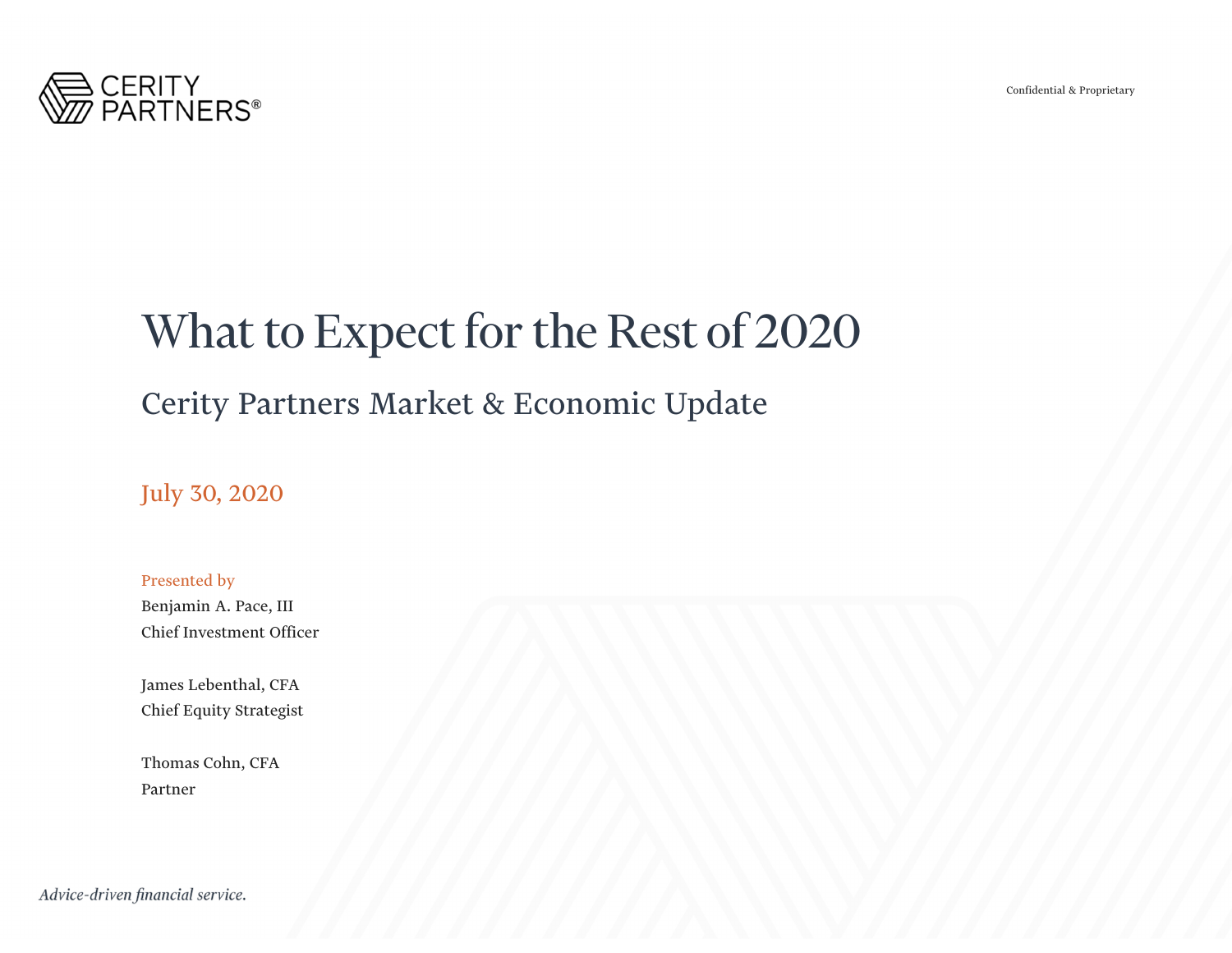

## What to Expect in the Back Half of 2020

#### **Second Half of 2020**

- • Continued impact of COVID-19 on economic fundamentals
- •Accommodative monetary policy
- •Additional fiscal stimulus
- $\bullet$ Areas of dislocation in the credit markets
- $\bullet$ Extended stock multiples
- $\bullet$ Lack of market breadth
- •Emergence of new risks (China, election)

#### **First Half of 2020**

- $\bullet$ Global pandemic and economic shutdown
- $\bullet$ Fastest bear market in history
- $\bullet$ "Whatever it takes" Fed policy
- •Large global fiscal stimulus
- •Recovery in consumer spending
- •Disconnect between the economy and the market
- • Healing in the credit markets with growth leading the equity markets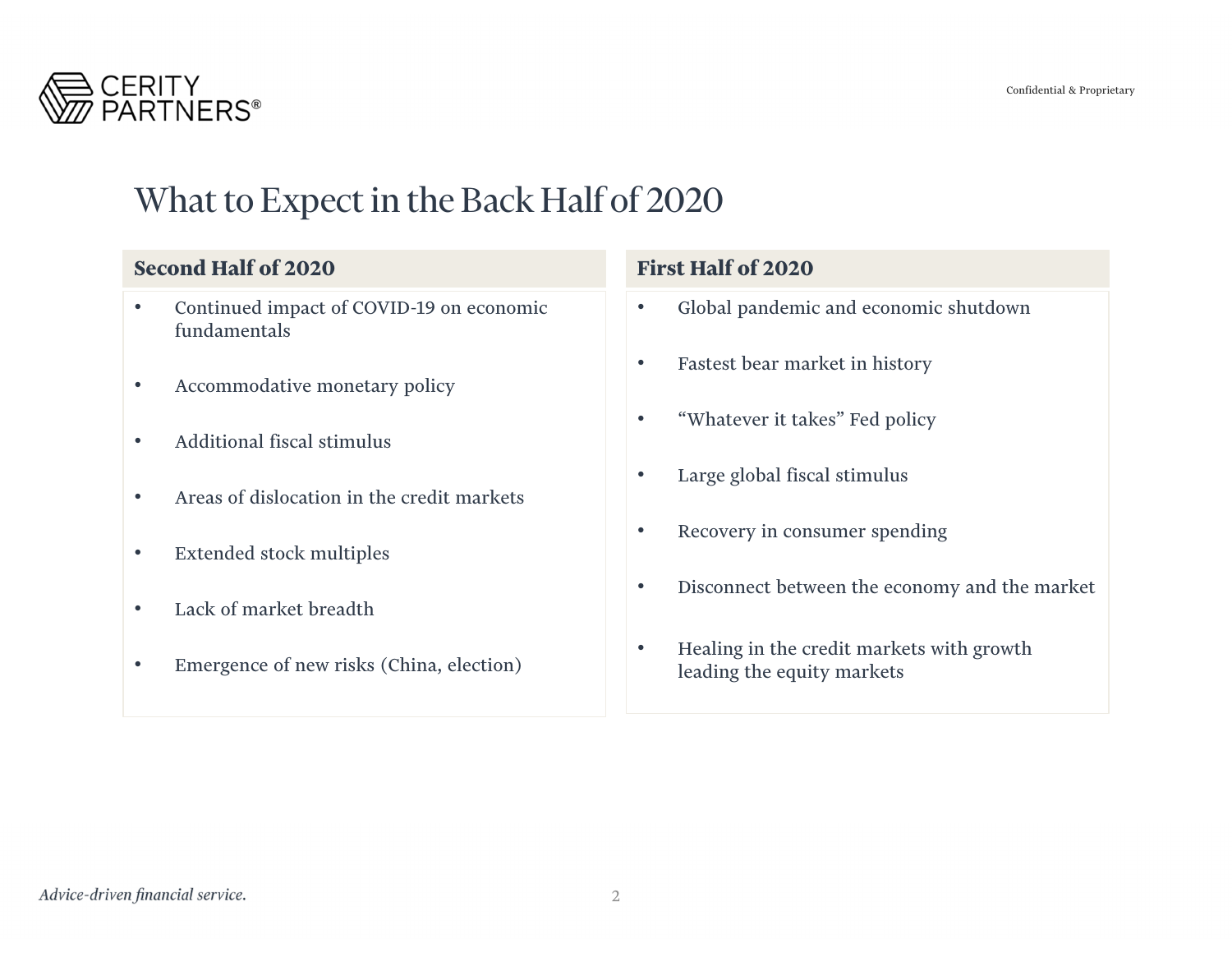

## The Market and the Economy–Conflicting Signals

*The market has surged off its March low while the economy is in a severe contraction.*



Advice-driven financial service.

1929 to 1933)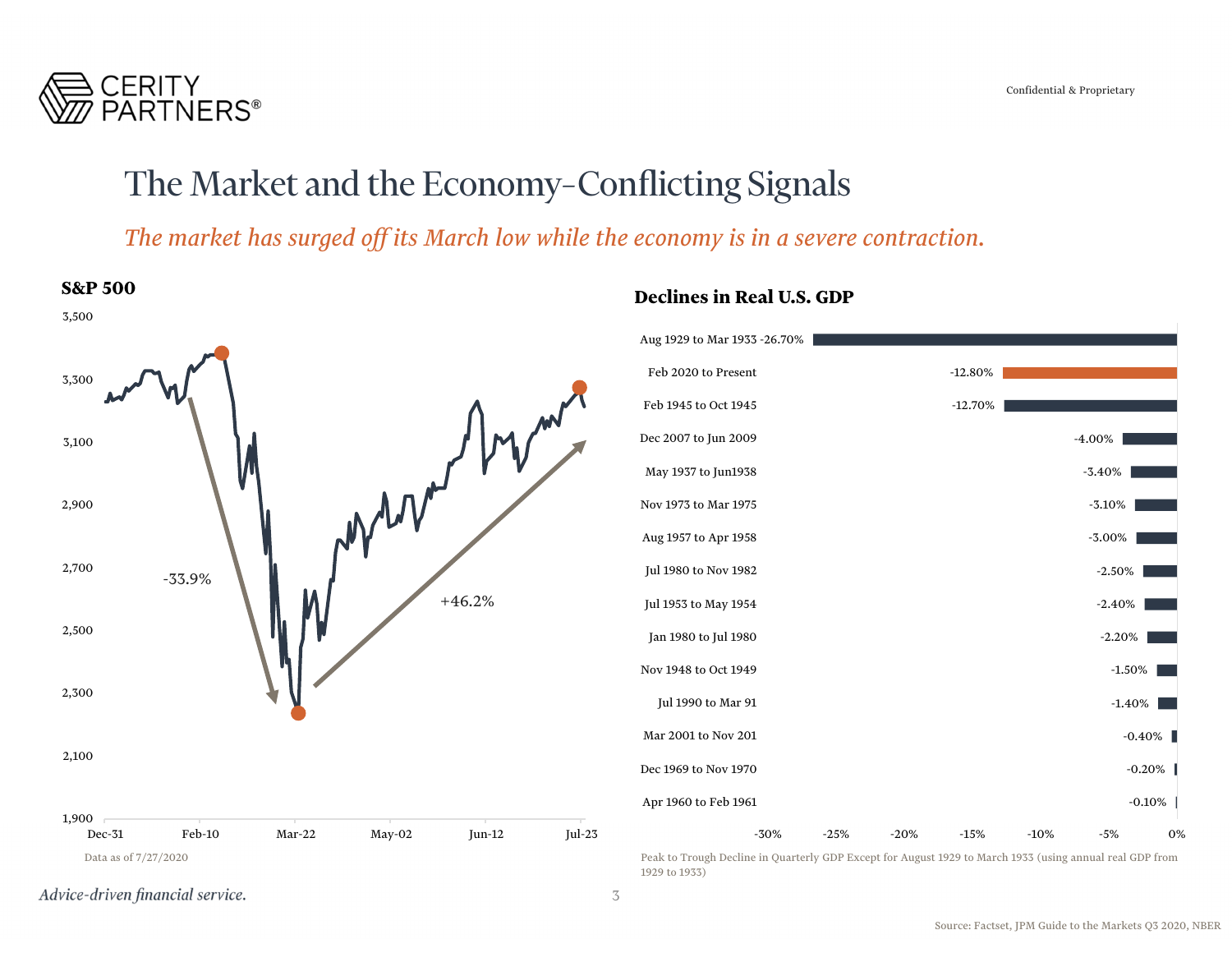

### Places to Hide

### *Despite the economic damage, investors could still earn positive returns in 2020.*

#### **Asset Class Returns**

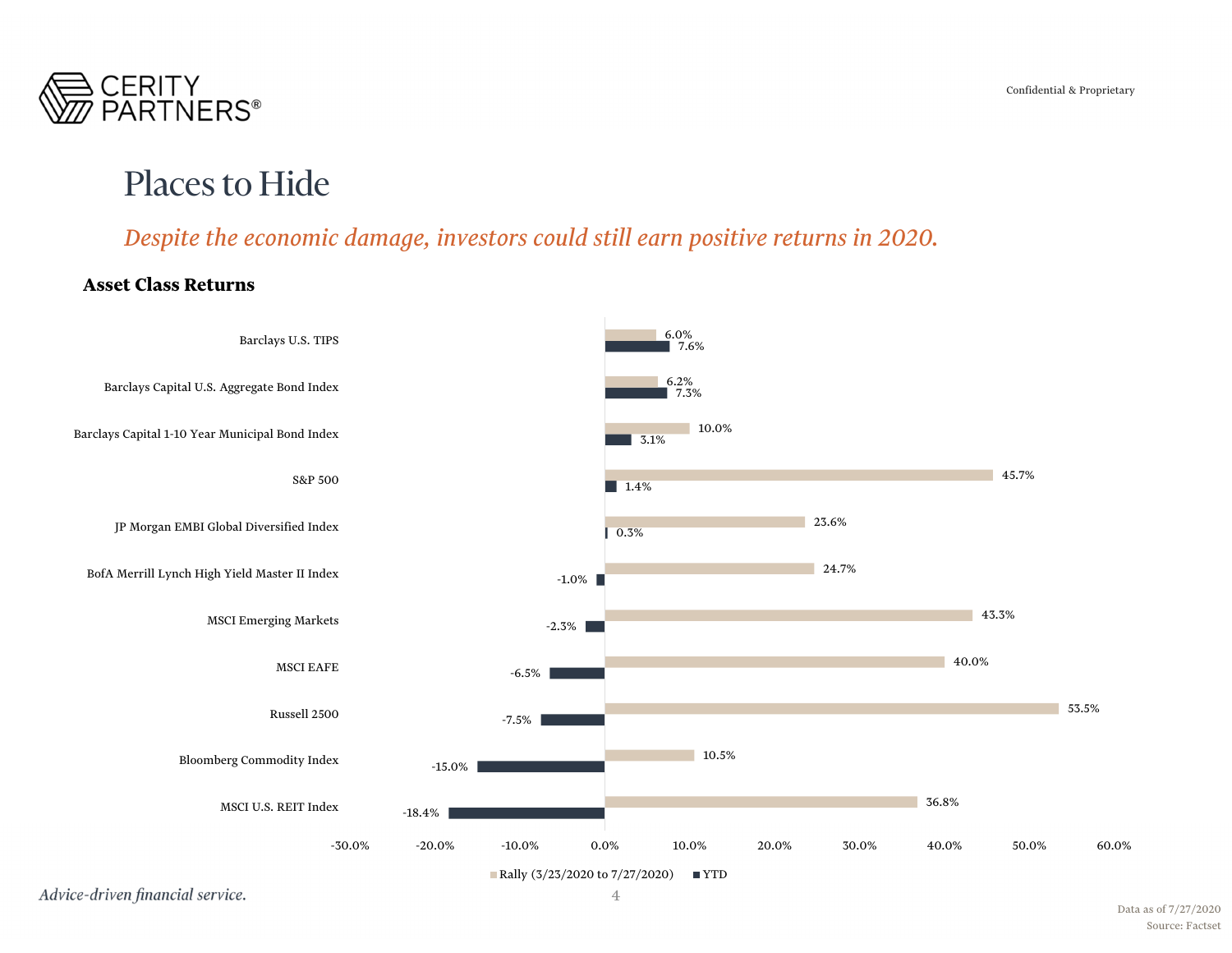

## COVID Data in the U.S.

#### *Recent metrics show a resurgence in the COVID case count.*

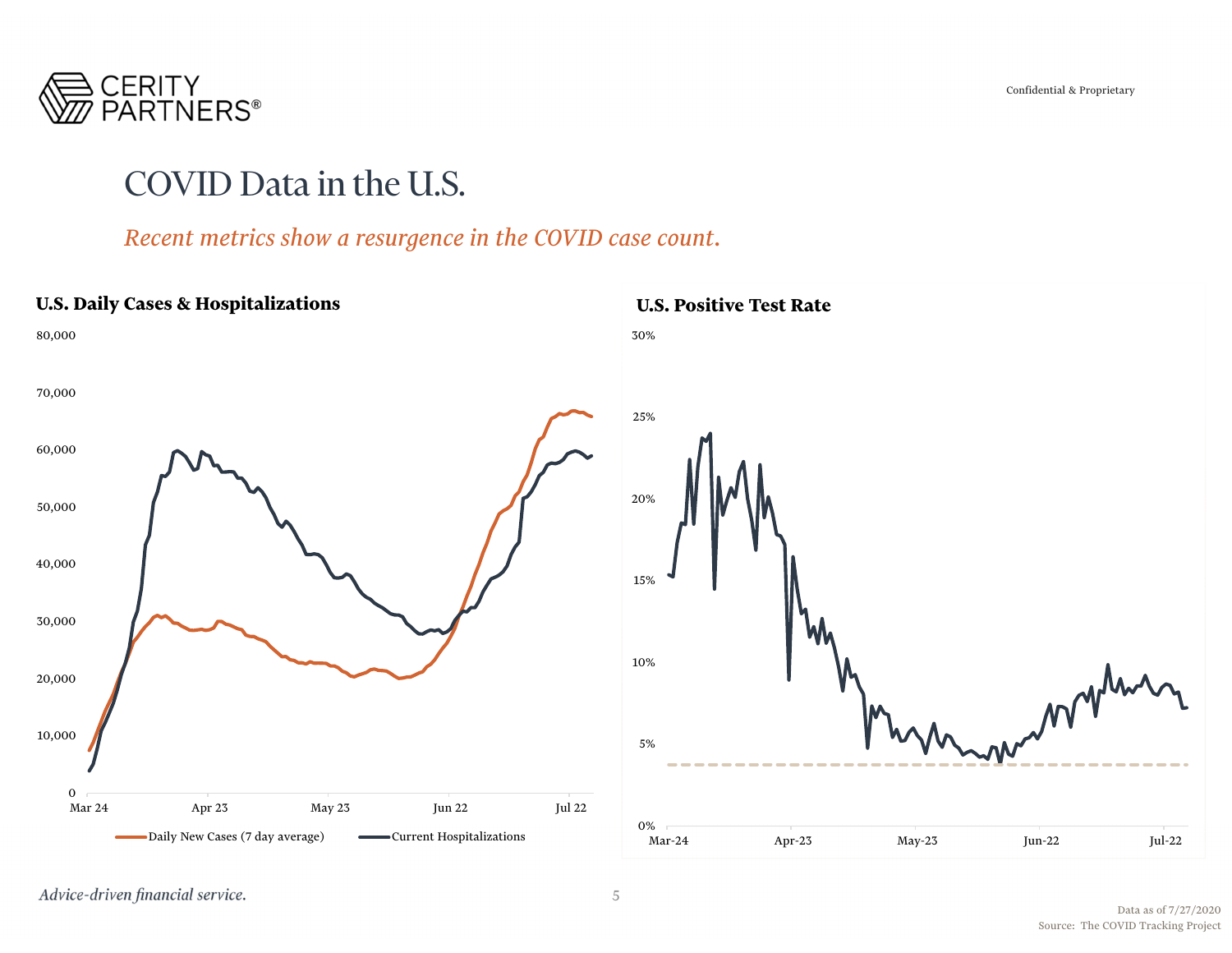

## Outside the U.S.

### *The spread of COVID 19 remains controlled in the developed world.*

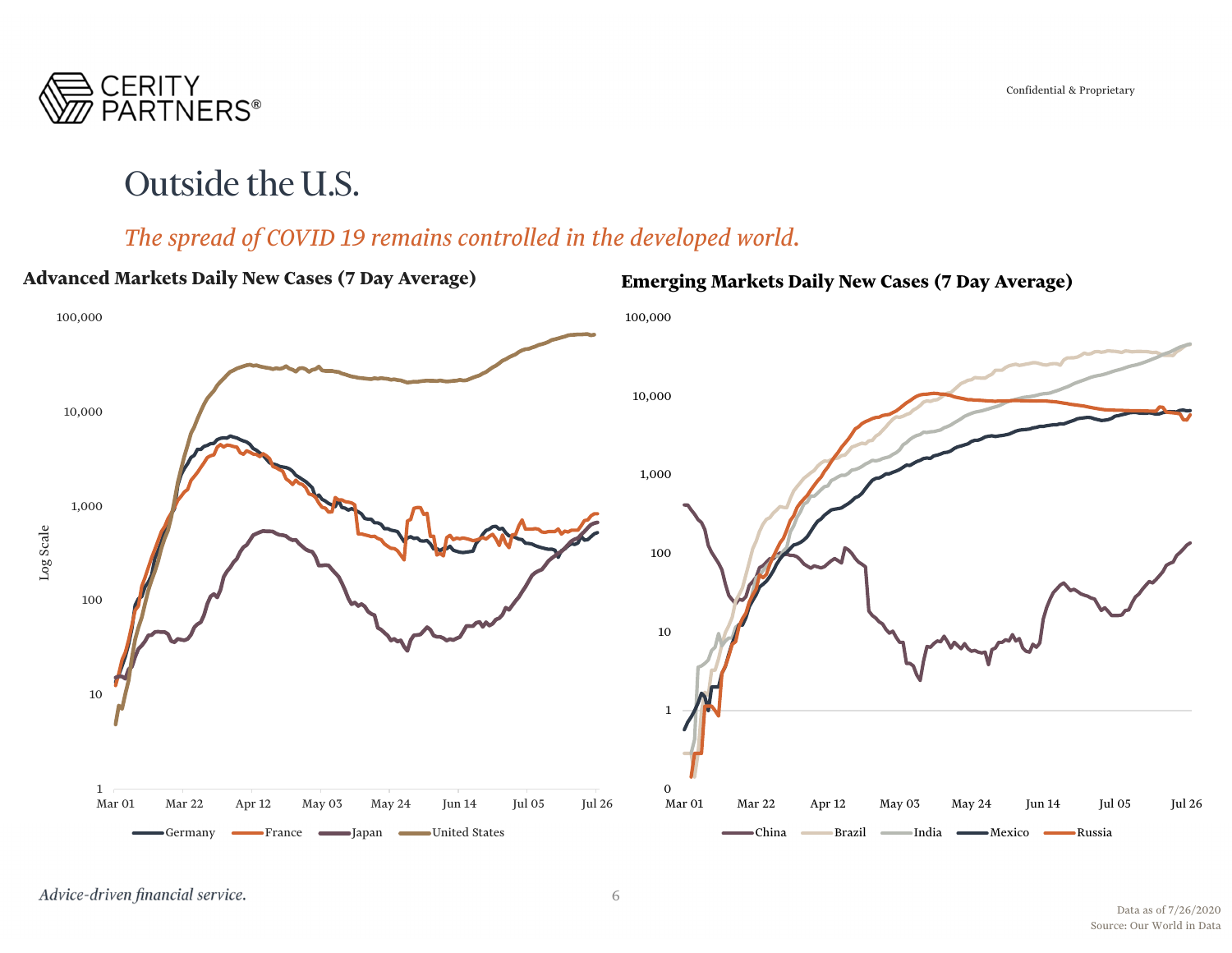

### What is High Frequency Data Saying?

*Fundamentals are showing a slow down from the state reclosings.*

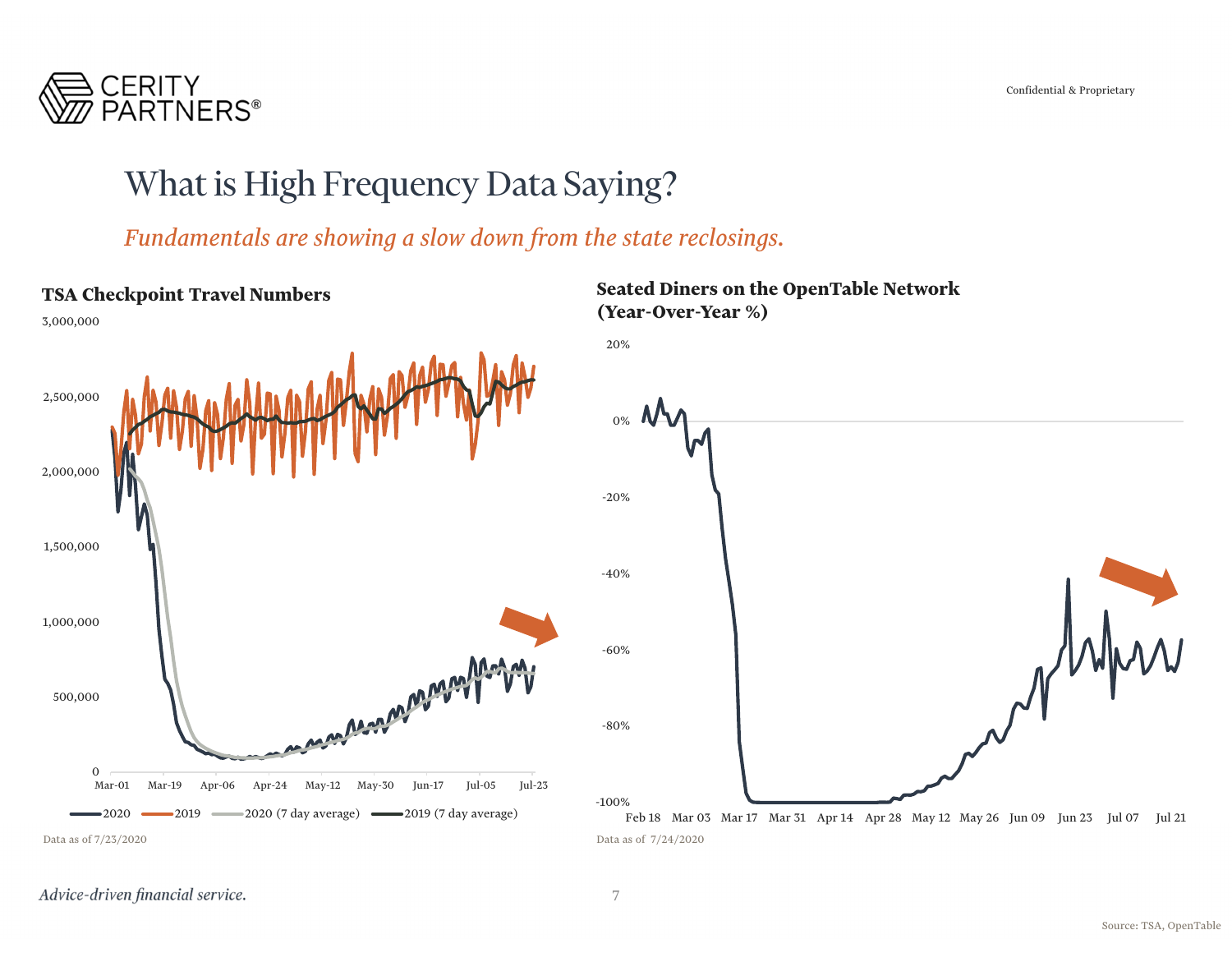

### Housing Market

### *Declining rates and increased mobility have driven a rebound in the housing market.*

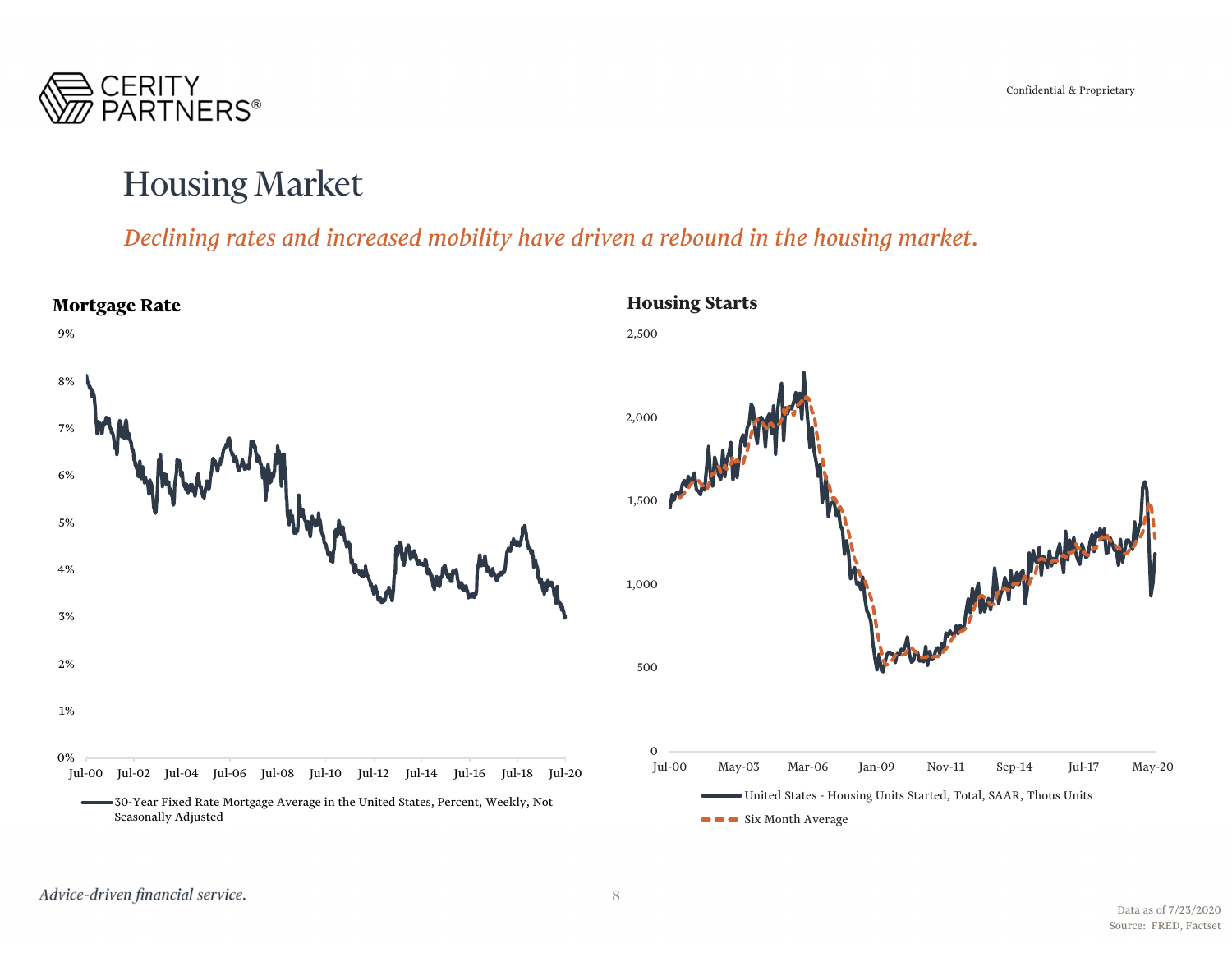

### Fiscal Support Needed

#### *Additional fiscal stimulus will be required to boost consumer spending.*

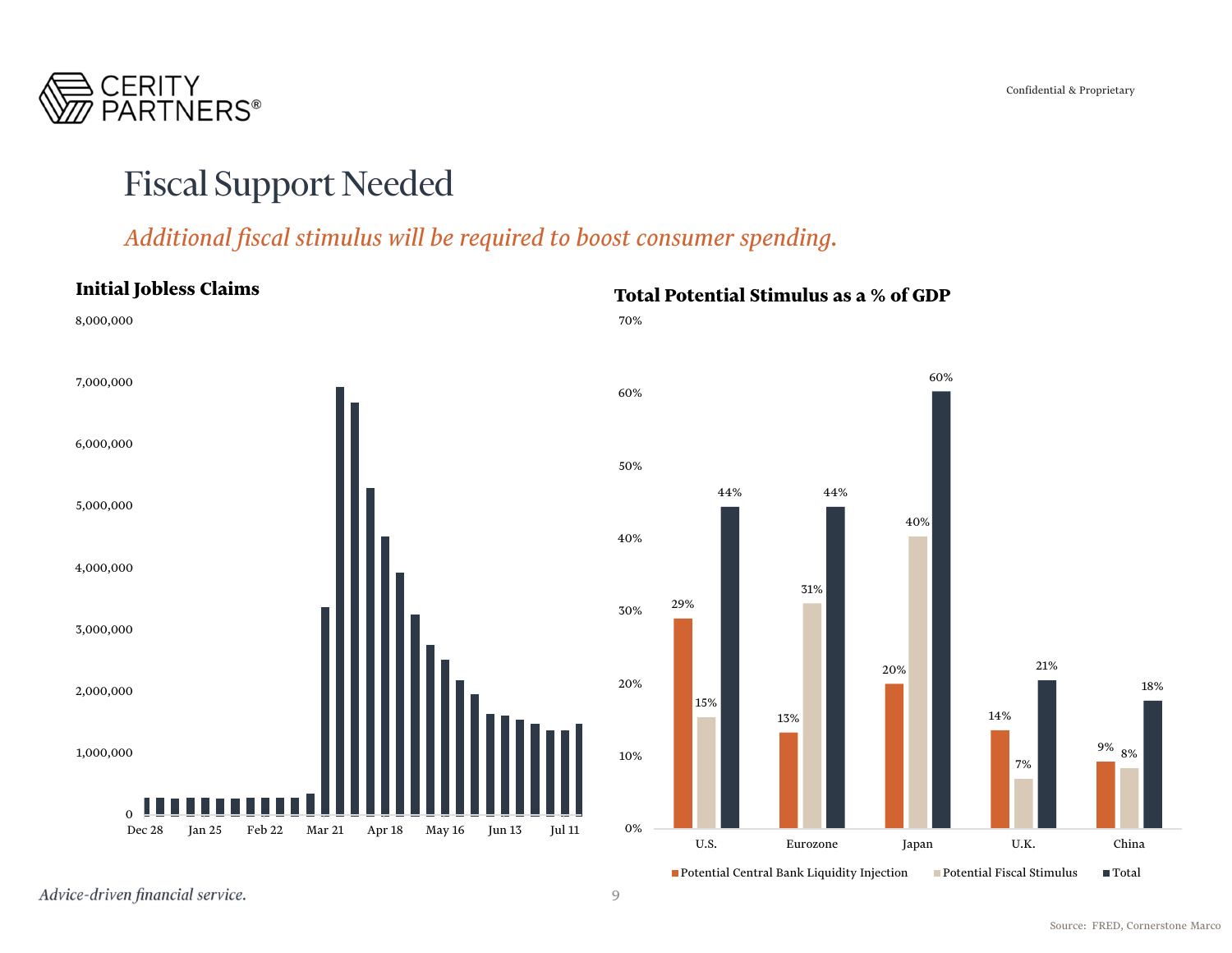

### Declining Real Rates

#### *The Fed's commitment to maintain lower rates has numerous consequences for asset markets.*

#### **Implied U.S. Interest Real Rate Rising Gold, Falling Dollar** 2.0%140136 1.5% 130MANARY 1.0%1200.5%Indexed to 100 Indexed to 100 1100.0% 100-0.5%9690-1.0%-1.5%80Jul-10 Jul-11 Jul-12 Jul-13 Jul-14 Jul-15 Jul-16 Jul-17 Jul-18 Jul-19 Jul-20 Jul-19 Sep-19 Nov-19 Jan-20 Mar-20 May-20 Jul-20 10-Year Treasury Inflation-Indexed Security Yield Gold ICE U.S. Dollar Data as of 7/23/2020 Data as of 7/27/2020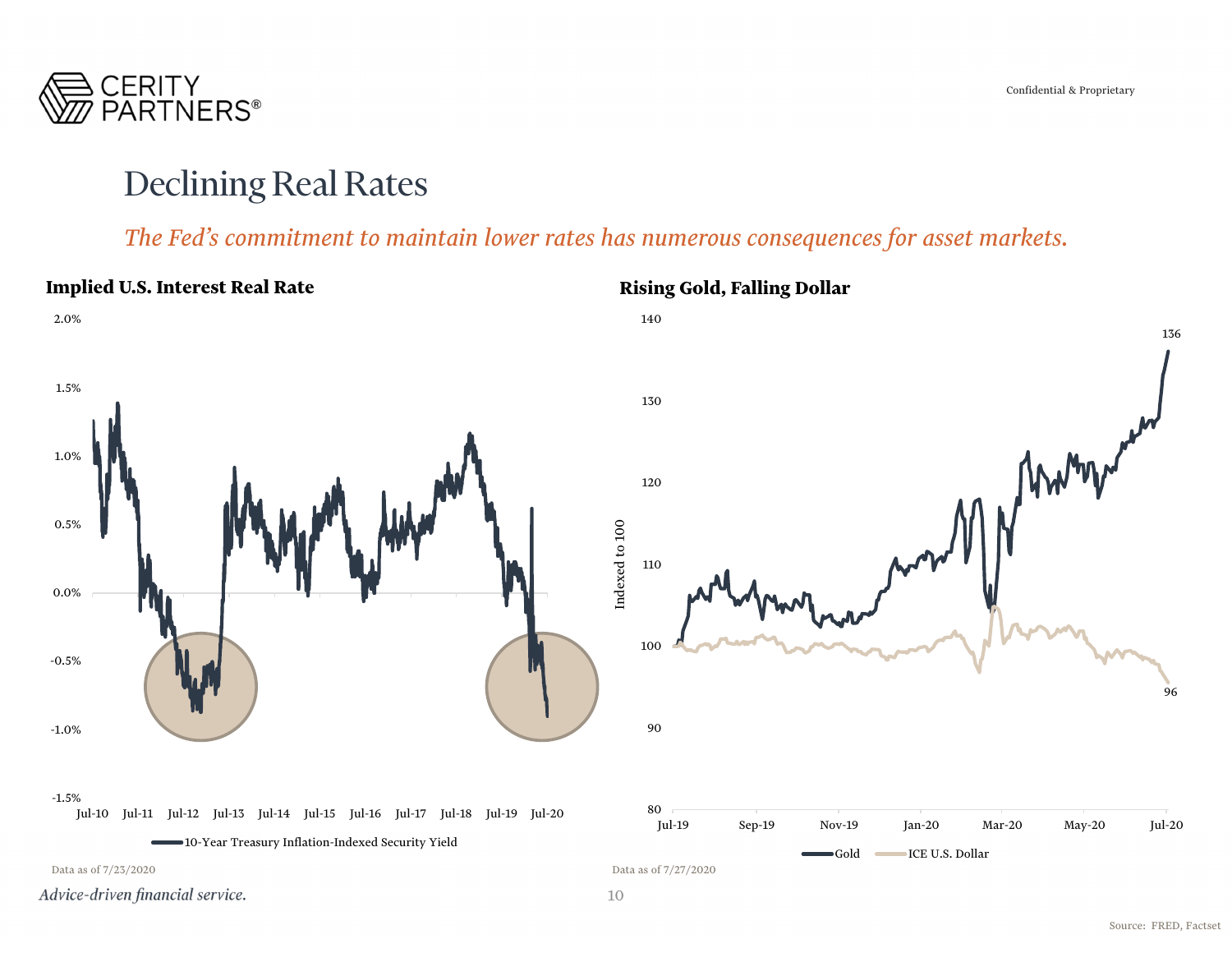CERITY<br>PARTNERS<sup>®</sup>

### Signs of Normalization in Fixed Income

*Areas of the market still showing signs of stress.*



#### **Spreads of U.S. High-Yield CCC Rated & Below**



 $\bullet \bullet \bullet$  Average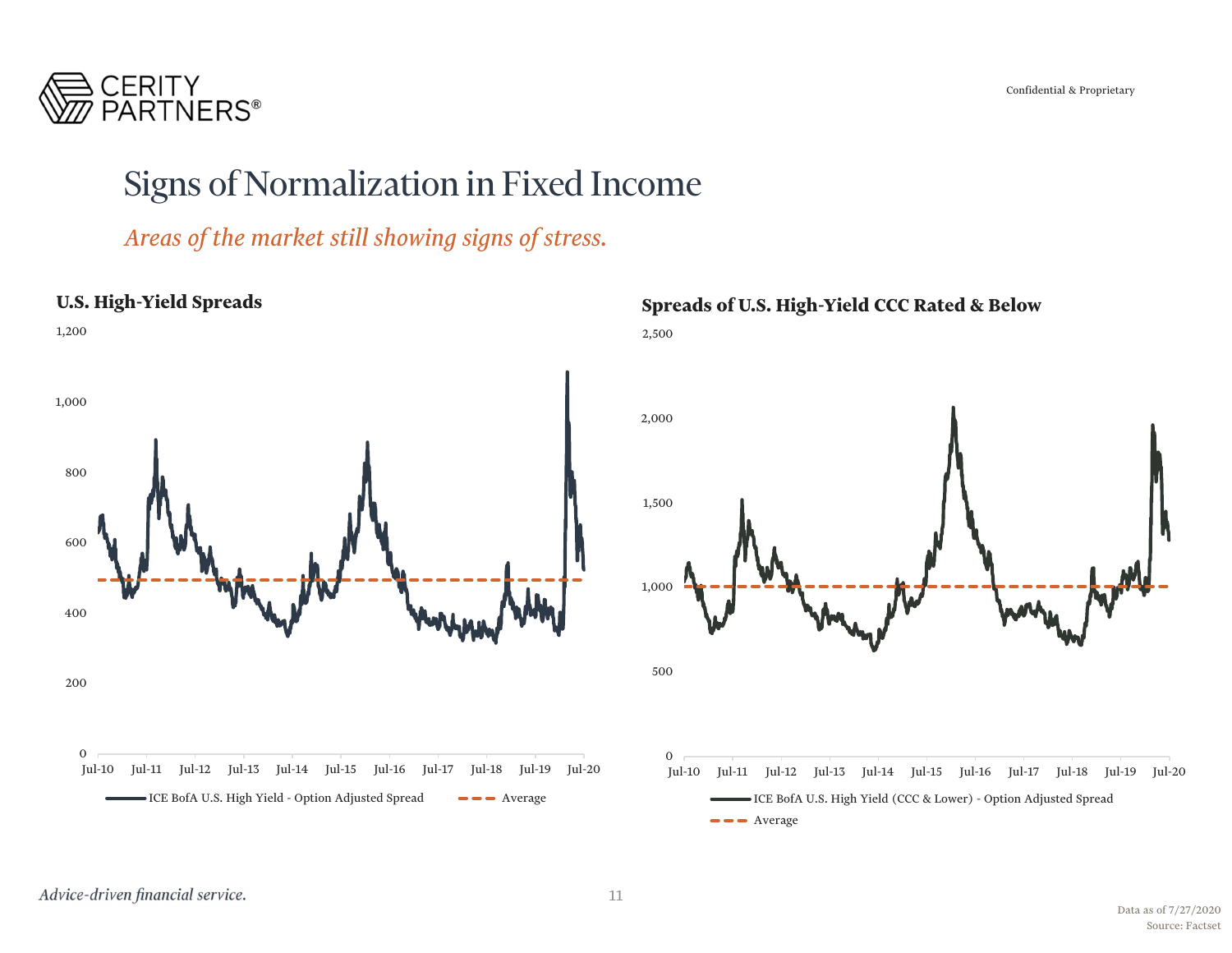

### The Market Multiple

*Even with uncertainty around 2021 earnings, the market multiple is supported by monetary and fiscal policy.*

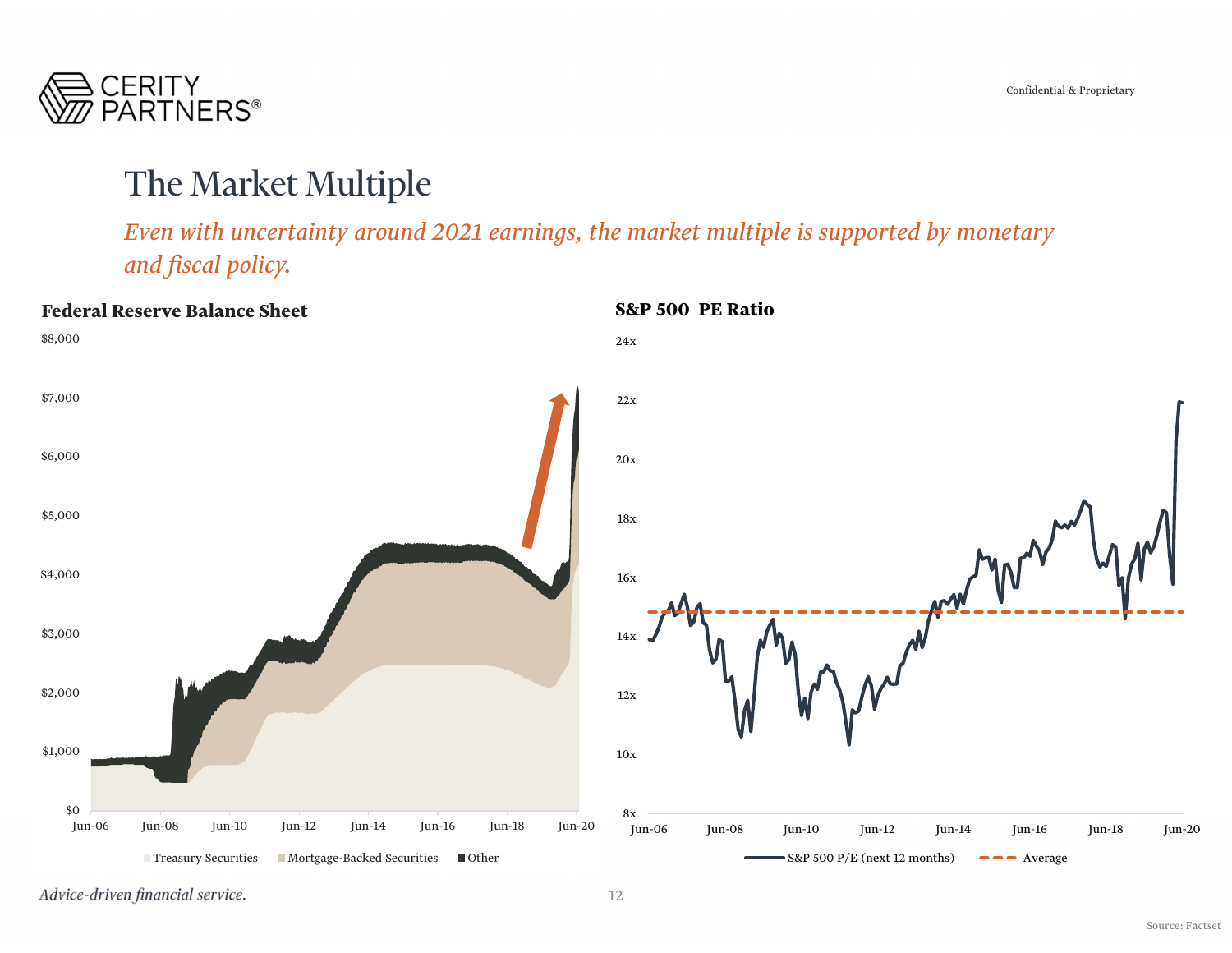

### Not All Indexes are Created Equally

### *A narrow segment of the market has led the majority of the rally.*

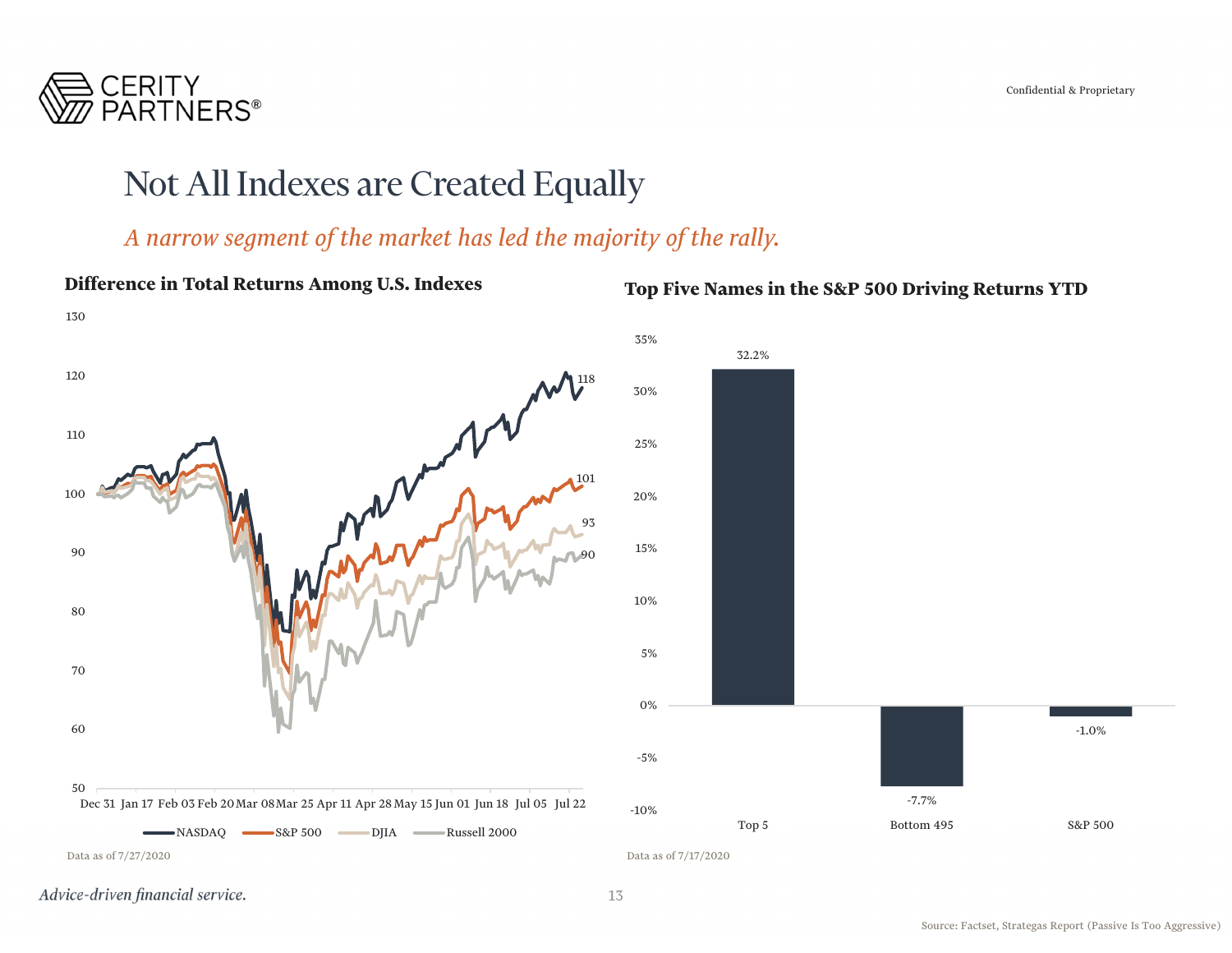

## Concentration Risk in the U.S. Stock Market

### *The big keep getting bigger.*

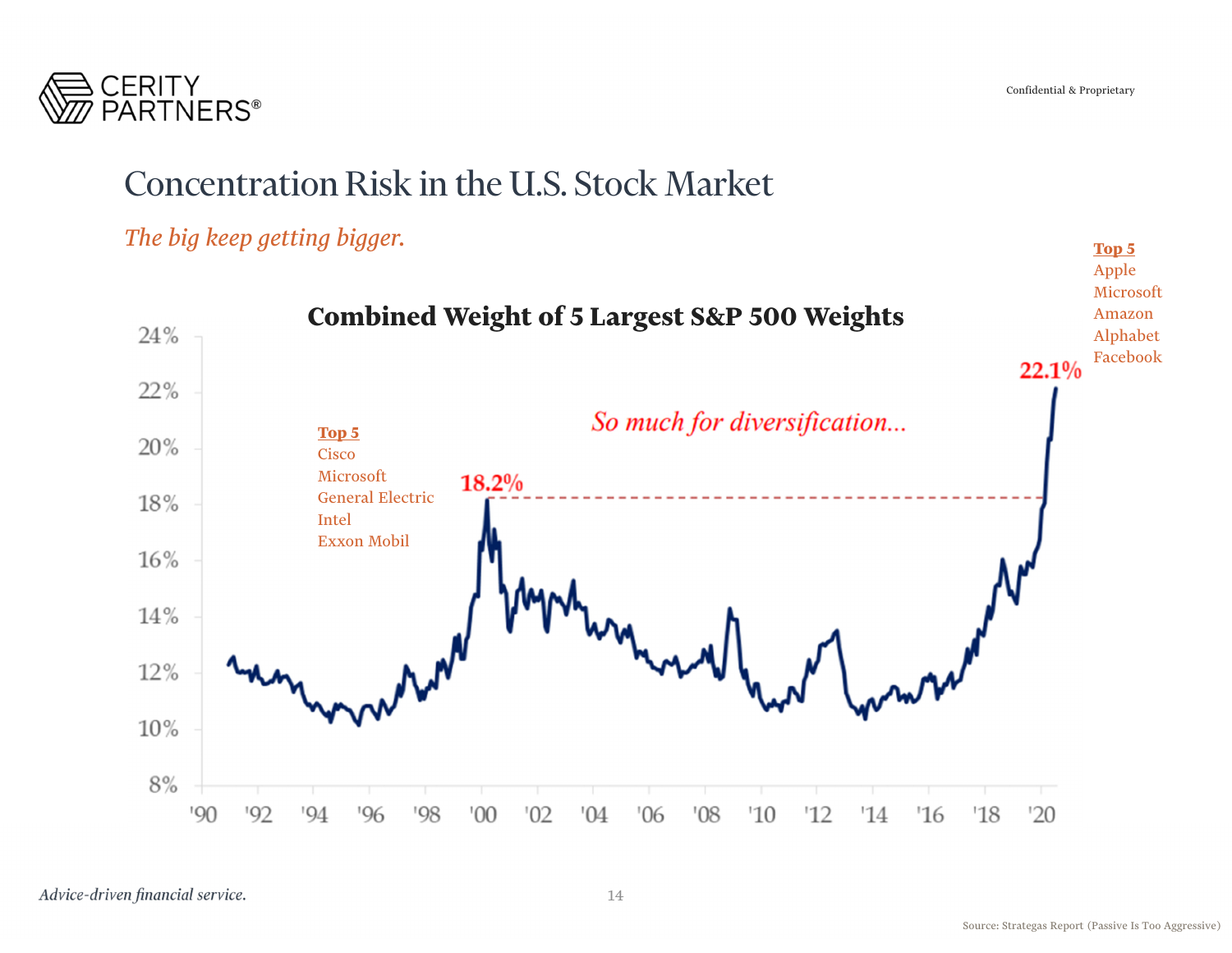

### A Tale of Two Markets

### *Value and growth sectors have diverged further in 2020.*

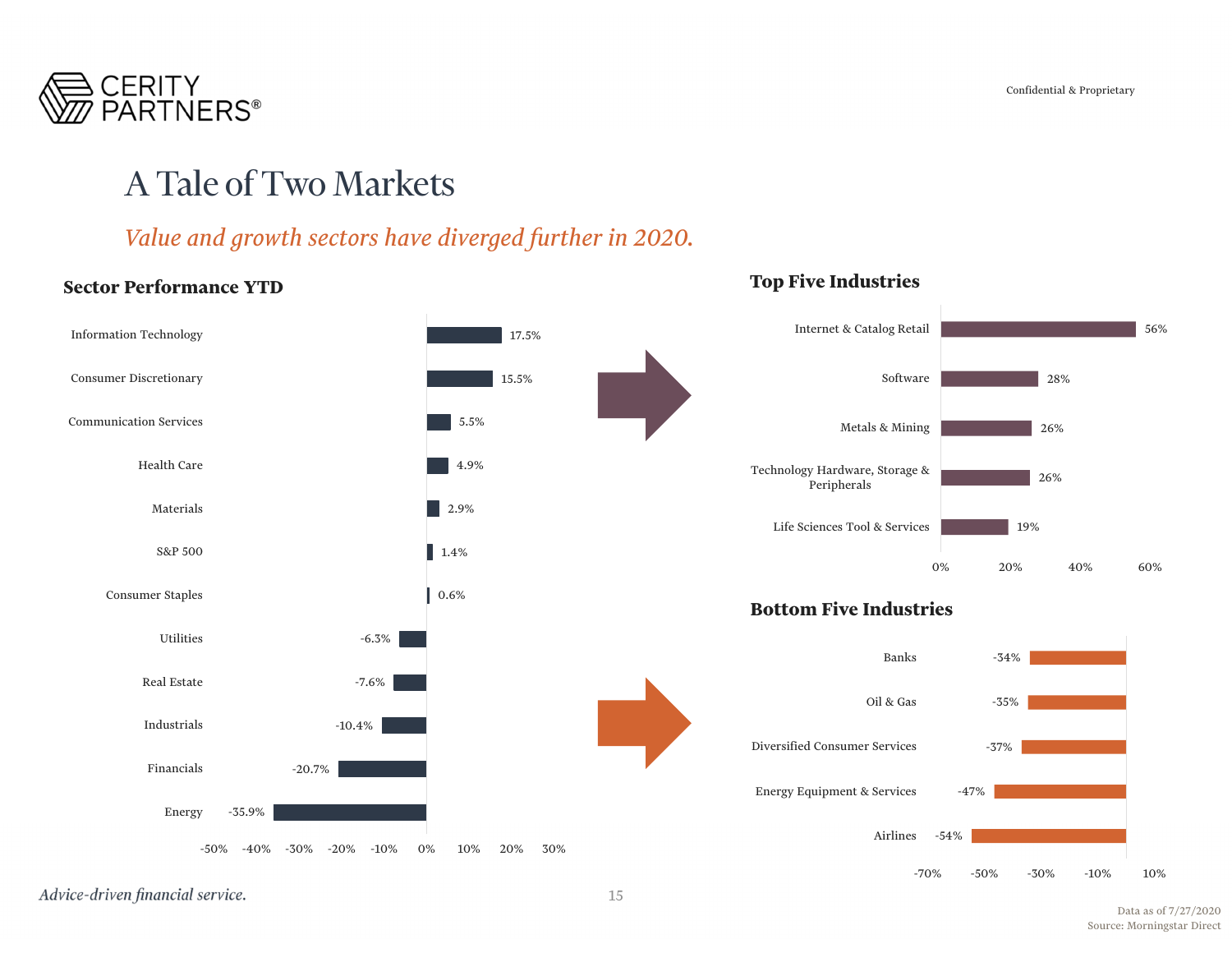

## Additional Risks

*With the upcoming election and the renewal of trade frictions with China, the list of market risks is growing.*

BREAKING | 21,909 views | Jul 13, 2020, 05:08pm EDT

# Biden's Tax Plan Could Cut S&P 500 Earnings By 12%, Goldman **Sachs Warns**

**POLITICS** 

## **China vows retaliation after Trump slaps** sanctions on it for interference in Hong Kong

PUBLISHED TUE, JUL 14 2020+5:38 PM EDT | UPDATED WED, JUL 15 2020+7:43 AM EDT

**Politics** 

# The U.S.-China Trade Deal Risks Falling **Victim to Spiraling Ties**

**Bloomberg News** July 24, 2020, 6:00 AM EDT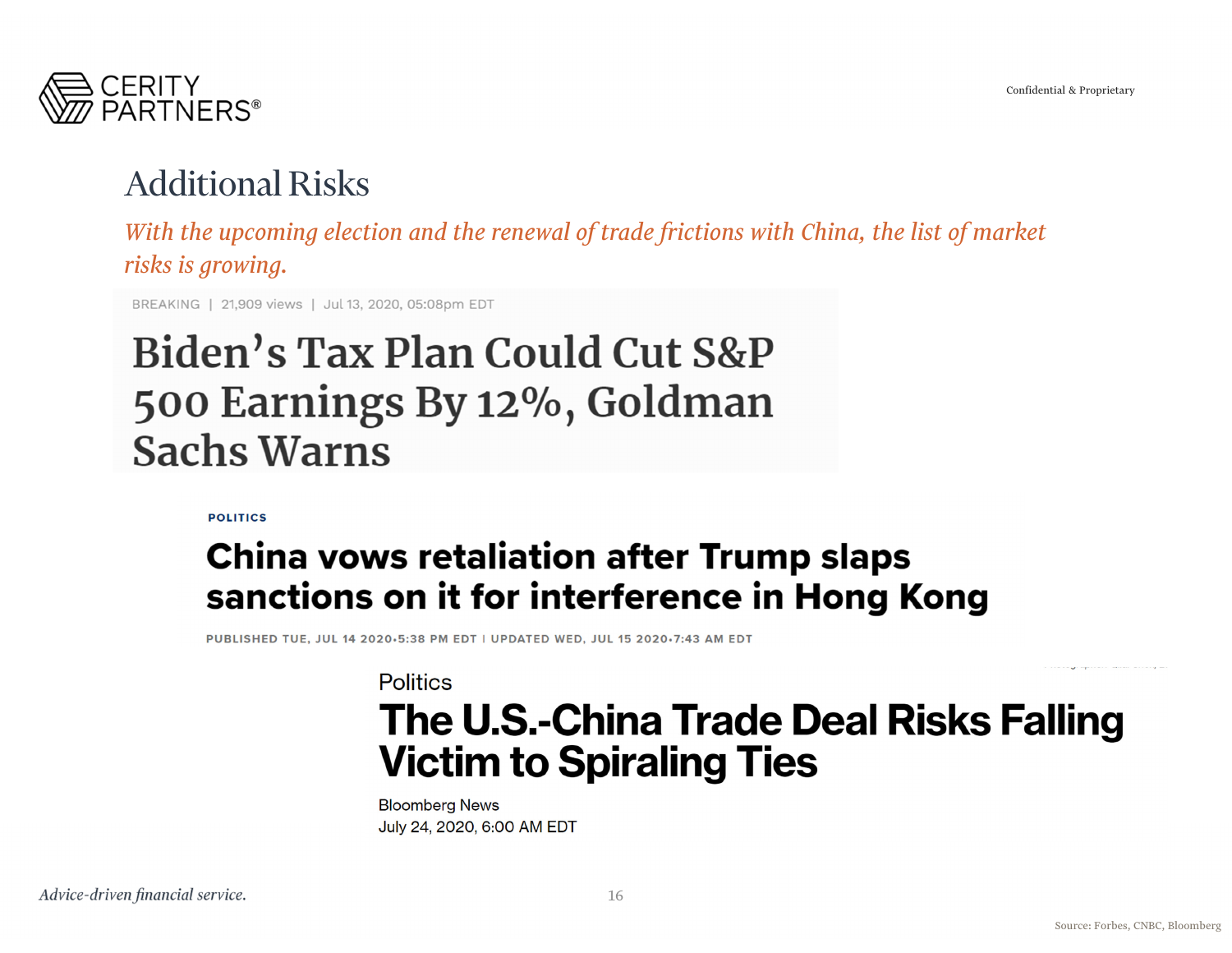

## Key Takeaways

Recovery will be a process with fits and starts.

International relations are changing (possibly increased onshoring).

COVID-19 crisis has reinforced secular themes (work from home, ecommerce).

Markets are forward looking.